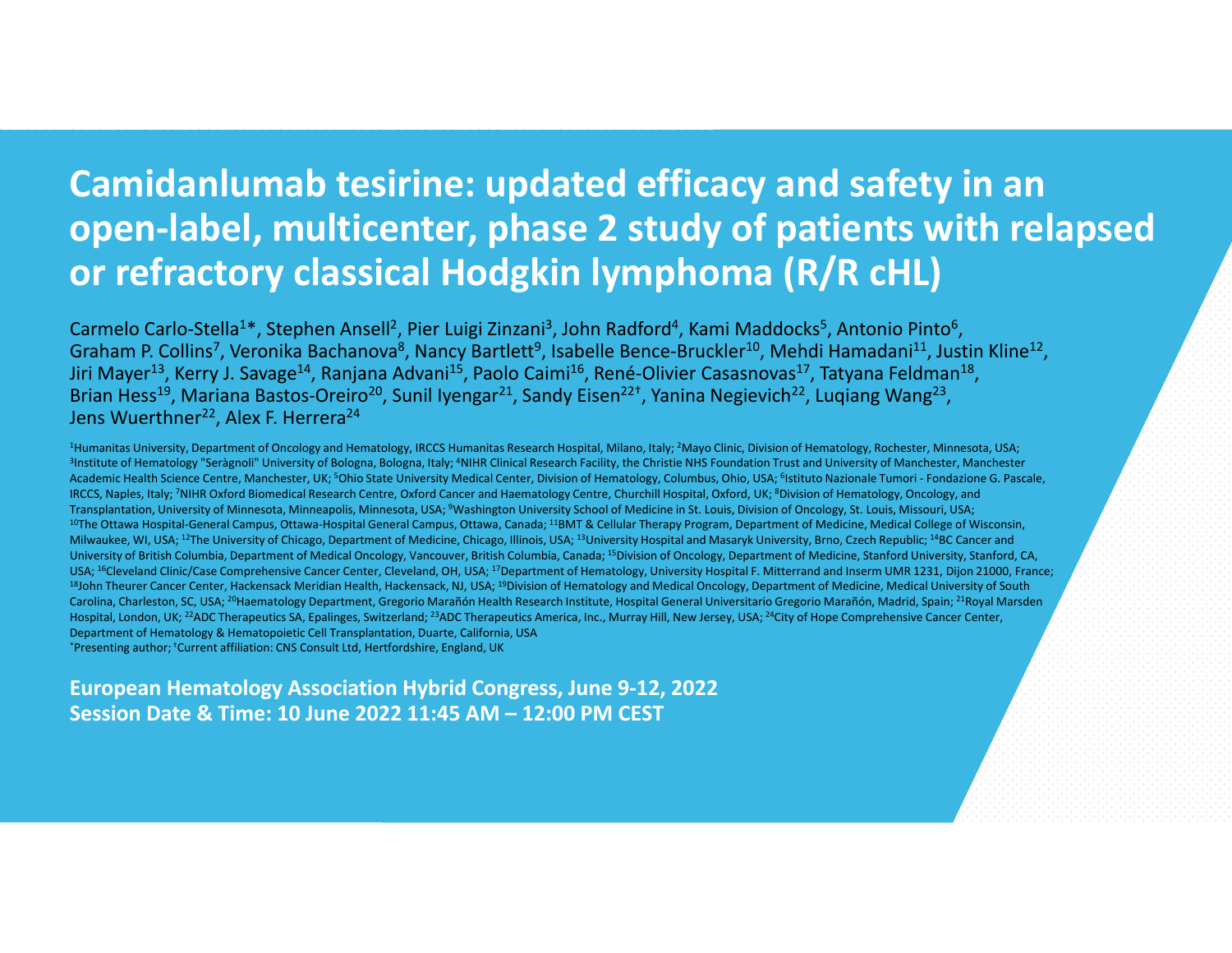# Author Disclosures, Acknowledgments and Funding

**C Carlo‐Stella**: Consultant/advisor for ADC Therapeutics, Celgene/BMS, Incyte, Karyopharm, Novartis, Sanofi; speaker honoraria from Bristol Myers Squibb, MSD, Janssen Oncology, AstraZeneca, Celgene, Incyte, Gilead Sciences

**SM Ansell**: Research funding from ADC Therapeutics, Bristol Myers Squibb, Seattle Genetics, Pfizer, Regeneron, and Takeda

**PL Zinzani**: Consultant for EUSA Pharma, Merck Sharp & Dohme (MSD), Sanofi, Verastem; advisory committee for ADC Therapeutics, Sandoz; speaker bureau or advisory committee for, Bristol‐Myers Squibb (BMS), Celltrion, EUSA Pharma, Gilead, Janssen‐Cilag, Kyowa Kirin, MSD, Roche, Servier, Takeda, TG Therapeutics, Verastem

**J Radford**: Consultant/advisor for ADC Therapeutics, BMS, Kite Pharma, Novartis, Takeda; speaker for ADC Therapeutics, Seattle Genetics, Takeda; stock ownership with ADC Therapeutics and AstraZeneca (spouse); honoraria for expert testimony from ADC Therapeutics and Takeda; research funding from Takeda

**K Maddocks**: Consultant/advisor for ADC Therapeutics, AstraZeneca/Acerta, BeiGene, BMS, Celgene, Epizyme, GenMab, Gilead/Kite, Genentech, Incyte, Karyopharm, Lilly, MorphoSys, Pharmacyclics **A Pinto:** Consultant for Takeda; Honoraria from Roche, BMS/Celgene, MSD; Speakers bureau for Roche

**GP Collins**: Honoraria/advisor for ADC Therapeutics, AstraZeneca, Beigene, BMS, Celleron, Daiichi Sankyo, Gilead, Incyte, MSD, Pfizer, Roche, Takeda; research funding from Amgen, Beigene, BMS, Celgene, Pfizer

**NL Bartlett**: Consultant/advisor for ADC Therapeutics, Roche/Genentech, Seattle Genetics, BTG, Acerta; research funding from ADC Therapeutics, Autolus, BMS, Celgene, Forty Seven, Janssen, Kite Pharma, Merk, Millenium, Pharmacyclics, Roche/Genentech, Seattle Genetics

**M Hamadani**: Consultant for AbGenomics, ADC Therapeutics, Celgene Corporation, Incyte Corporation, Janssen R&D, Omeros, Pharmacyclics, TeneoBio, Verastem; speaker bureau for AstraZeneca, BeiGene, Sanofi Genzyme; research support from Astellas Pharma, Spectrum Pharmaceuticals, Takeda

**J Kline**: Consultant/advisor for Karyopharm, Kite/Gilead, Merck, MorphoSys, Seagen, Verastem; research funding from iTeos, Merck, Verastem

**KJ Savage**: Consultant/advisor for AstraZeneca, BMS, Gilead, Janssen, Kyowa, Merck, Novartis, Seattle Genetics, Servier; honoraria from, BMS, Janssen, Kyowa, Merck, Novartis, Seattle Genetics; research funding to institution from Roche, BMS; renumeration from BeiGene (Steering Committee); DSMC Regeneron

**R. Advani:** Consultant/advisor for ADC Therapeutics, BMS, Daiichi Sankyo, Epizyme, Gilead, Incyte, Merck, Roche, Sanofi; Research funding from ADC Therapeutics, Cyteir, Daiichi Sankyo, Gilead, Merck, Regeneron, Roche, Seattle Genetics

**PF Caimi**: Advisory board for ADC Therapeutics, Amgen, Genentech, Kite Pharmaceuticals, Seattle Genetics, Verastem; consultancy for TG Therapeutics; speaker bureau for Celgene; research support from ADC Therapeutics and Genentech

**R Casanovas:** Honoraria/advisor for Roche, Takeda, BMS, Merk, Gilead, Janssen, Abbvie, AstraZeneca, ADC Therapeutics; research funding from Roche, Takeda, Gilead, Abbvie

**B Hess:** Advisory/Speaker's bureau for ADC Therapeutics and BMS

**S Iyengar:** Advisor for BeiGene, Gilead, Lilly, Takeda. Honoraria from Abbvie, Janssen, Takeda. **S Eisen:** Consultant/contractor for ADC Therapeutics

**Y Negievich**, **L Wang,** and **J Wuerthner**: Employees of ADC Therapeutics with stock ownership **AF Herrera**: Consultant/advisor for BMS, Genentech/Roche, Karyopharm, Merck, Seattle Genetics; research funding to institution from BMS, Genentech/Roche, Immune Design, Merck, Pharmacyclics, Seattle Genetics; travel/accommodation/expenses from BMS

**I Bence‐Bruckler, V Bachanova, J Mayer, T Feldman, M Bastos‐Oreiro:** Nothing to disclose

#### **Acknowledgments & study funding**

The authors thank all participating patients and their families, and all study co‐investigators and research coordinators. **:** Medical writing support was provided by CiTRUS Health Group, funded by ADC Therapeutics SA. **This study is funded by ADC Therapeutics SA (NCT04052997).**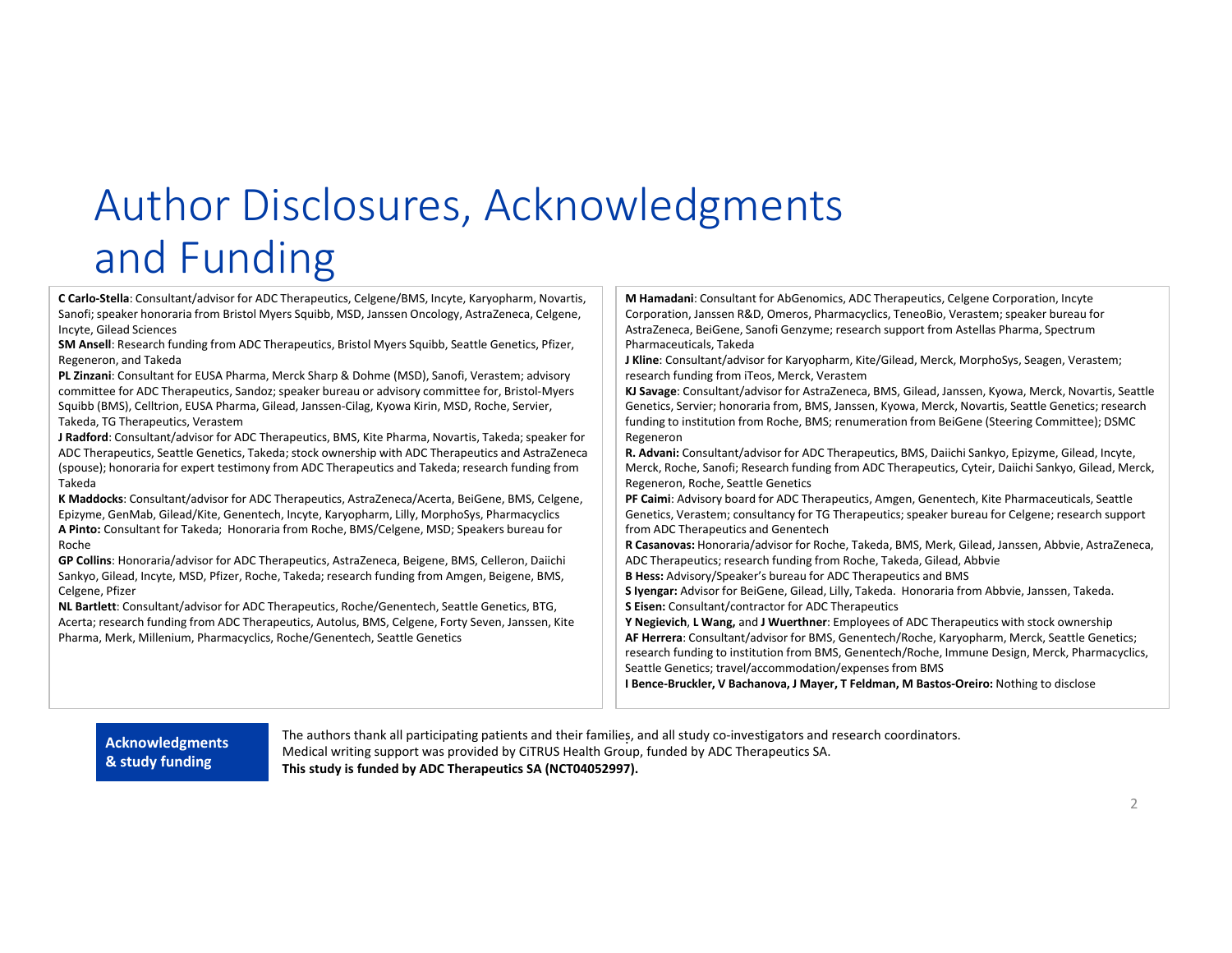### Introduction

There are limited treatment options available for patients with R/R cHL who are refractory to or relapse following BV and PD-1 inhibitor therapy $1-2$ 

Camidanlumab tesirine (Cami) is an antibody drug conjugate comprising a human IgG1 anti‐CD25 monoclonal antibody conjugated to a PBD dimer3

In a phase 1 trial in patients with lymphoma, including patients with cHL, Cami demonstrated encouraging antitumor activity and manageable toxicity<sup>3</sup>

Prior results of the phase 2 study evaluating Cami monotherapy in patients with R/R cHL showed an ORR of 66.3%, with a CRR of 27.7% (presented at ICML 2021)4

Here, we present updated efficacy and safety data from the phase 2 study (NCT04052997)

BV, brentuximab vedotin; cHL, classical Hodgkin lymphoma; CRR, complete response rate; Ig, immunoglobulin; PBD, pyrrolobenzodiazepine; ORR, overall response rate; PD‐1, programmed cell death protein 1; R/R, relapsed or refractory.

<sup>1.</sup> Tarekegn K, et al. *World J Clin Oncol.* 2021;12(4):81‐84; 2. Epperla N and Hamadani M. *Hematology Am Soc Hematol Educ Program.* 2021;(1):247‐253. 3. Hamadani M, et al. *Lancet Oncol.* 2021;8(6):e433‐e445. 4. Zinzani et al. Presented at: 2021 International Conference on Malignant Lymphoma; June 18‐22, 2021; Virtual.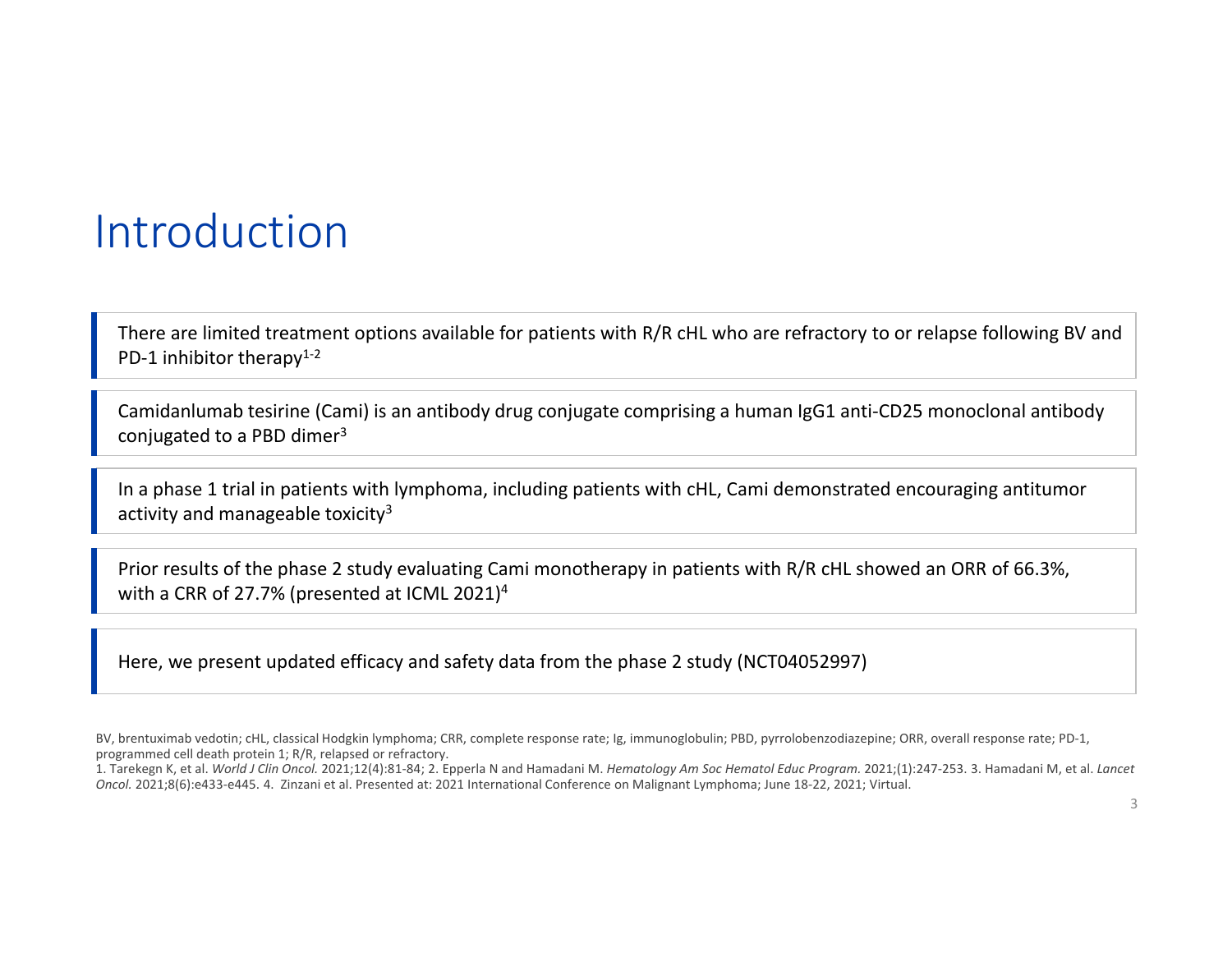# Study Design and Methods



#### **30‐minute IV infusion of Cami on Day 1 of each 3‐week cycle**



- Primary endpoint: ORR (per 2014 Lugano classification) assessed by central review
- Secondary endpoints: DoR, PFS, safety (frequency and severity of adverse events)
- As of November 1, 2021, enrollment was complete **(N=117)**

a Primary analyses of efficacy and safety in the all-treated population, defined as all patients who received ≥1 dose of Cami; <sup>b</sup> Or until discontinuation due to disease progression, unacceptable toxicity, or other reasons. Patients deriving clinical benefit at 1 year may be able to continue treatment on a case-by-case basis. Cami, camidanlumab tesirine; cHL, classical Hodgkin lymphoma; DoR, duration of response; IV, intravenous; ORR, overall response rate; PFS, progression‐free survival; R/R, relapsed or refractory.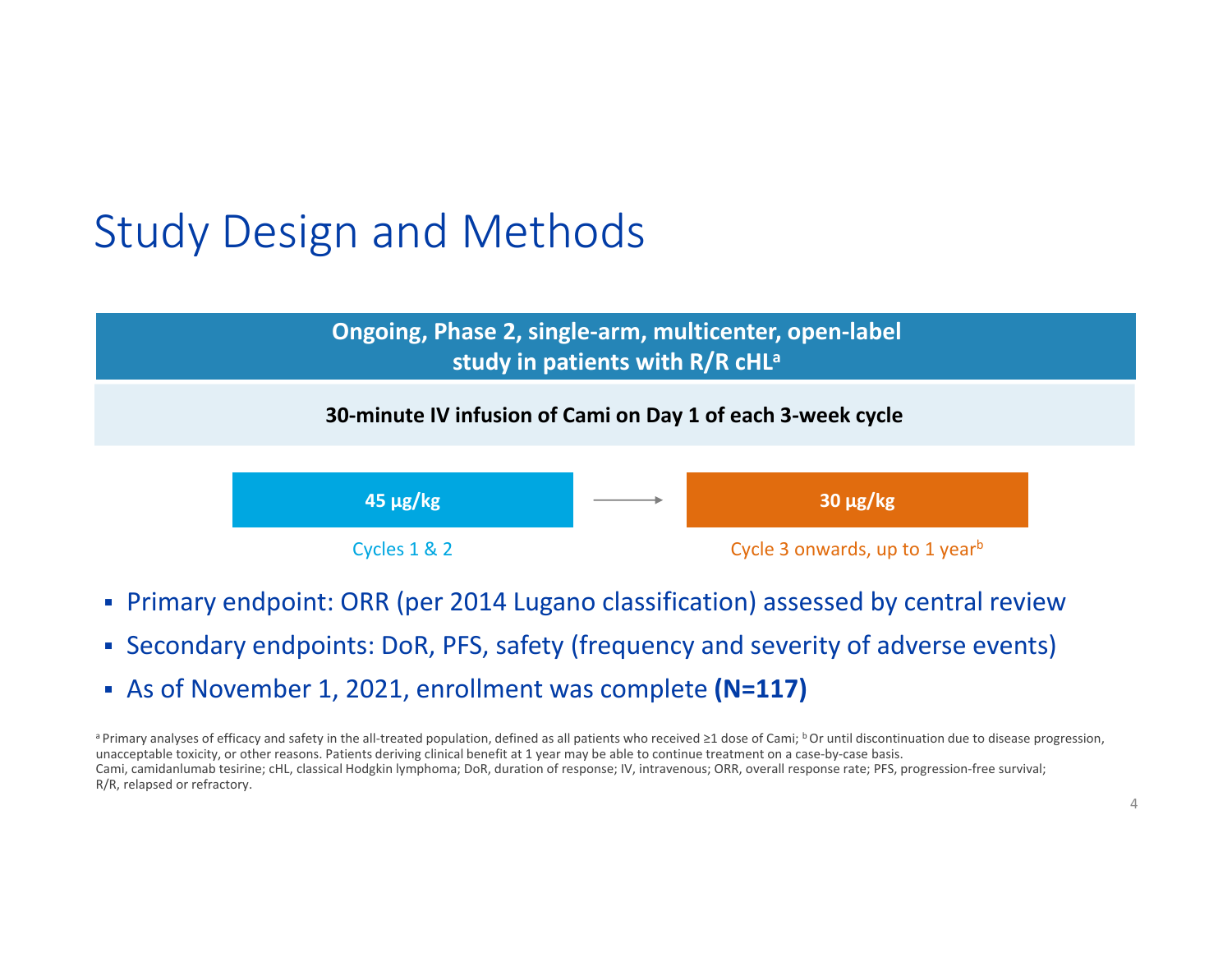# Key Inclusion and Exclusion Criteria

#### **Inclusion Criteria**

- •Male or female
- •≥18 years (≥16 years in US)
- •Pathologic diagnosis of cHL
- •Patients with  $R/R$  cHL who received  $\geq$ 3 prior lines of systemic therapy (or ≥2 lines if ineligible for HSCT)
- • Prior treatment with BV and PD‐1 blockade therapy
- •Measurable disease (2014 Lugano classification)
- • Eastern Cooperative Oncology Group performance status score of 0–2
- •Adequate organ function

#### **Exclusion Criteria**

- • Allogeneic/autologous HSCT ≤60 days before start of Cami treatment
- • History of neuropathy considered of autoimmune origin (e.g., polyradiculopathy including GBS and myasthenia gravis) or other CNS autoimmune disease, such as poliomyelitis or MS
- • Recent infection (<4 weeks of Cycle 1, Day 1) considered caused by pre‐specified pathogens
- •HIV, HBV, or HCV infection needing antiviral therapy/prophylaxis
- • Clinically significant third‐space fluid accumulation (i.e., ascites requiring drainage, or pleural effusion requiring drainage or associated with shortness of breath)

BV, brentuximab vedotin; cHL, classical Hodgkin lymphoma; CNS, central nervous system; GBS, Guillain‐Barré syndrome; HBV, hepatitis B virus; HCV, hepatitis C virus; HIV, human immunodeficiency virus; HSCT, hematopoietic stem cell transplantation; MS, multiple sclerosis; PD-1, programmed cell death protein 1; R/R, relapsed or refractory.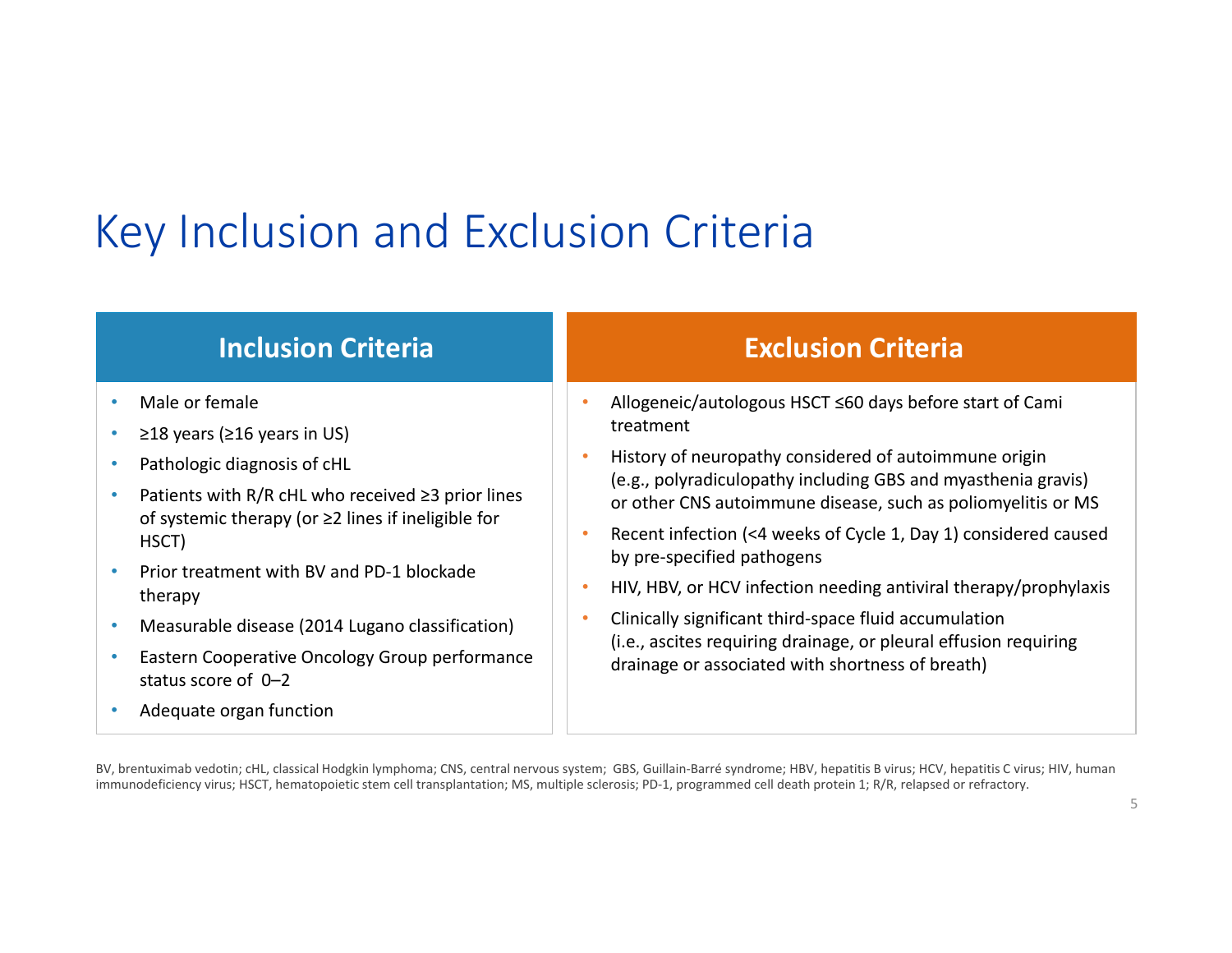## Baseline Characteristics

| <b>Characteristic</b>                                                                       | <b>Total (N=117)</b>                                                                                    | <b>Characteristic</b>                                                                     | <b>Total (N=117)</b>           |
|---------------------------------------------------------------------------------------------|---------------------------------------------------------------------------------------------------------|-------------------------------------------------------------------------------------------|--------------------------------|
| Sex, n (%)<br>Female<br>Male                                                                | 44 (37.6)<br>73 (62.4)                                                                                  | Prior systemic therapies, n (%)<br>$\leq$ 3 prior lines<br>4 prior lines<br>5 prior lines | 5(4.3)<br>18(15.4)<br>22(18.8) |
| Age, median (Min, Max)                                                                      | 37 (19, 87)                                                                                             | >5 prior lines                                                                            | 72 (61.5)                      |
| ECOG score, n (%)<br>$\mathbf 0$                                                            | 64 (54.7)                                                                                               | Number of prior systemic therapies, median (min, max) <sup>a</sup>                        | $6(3-19)$                      |
| $\overline{2}$                                                                              | 47 (40.2)<br>6(5.1)<br>1(0.9)                                                                           | Prior HSCT, n (%)<br>Autologous                                                           | 59 (50.4)                      |
| Disease stage (Ann Arbor criteria) <sup>1</sup> , n (%)                                     |                                                                                                         | Allogeneic<br><b>Both</b>                                                                 | 3(2.6)<br>12(10.3)             |
| $\mathbf{II}$<br>22(18.8)<br>III<br>25(21.4)<br>IV<br>68 (58.1)<br>1(0.9)<br><b>Missing</b> | Disease status after first-line systemic therapy, n (%)<br>Relapsed<br>Refractory<br>Other <sup>b</sup> | 79 (67.5)<br>29(24.8)<br>9(7.7)                                                           |                                |
|                                                                                             |                                                                                                         | Disease status after last-line systemic therapy, n (%)<br>Relapsed                        | 37(31.6)                       |

Refractory Other<sup>b</sup>

Data cutoff: November 1, 2021

<sup>a</sup> Includes prior HSCT; <sup>b</sup> Missing or not evaluable.

ECOG, Eastern Cooperative Oncology Group; HSCT, hematopoietic stem cell transplant.

1. Cheson BD, et al. *J Clin Oncol*. 2014; 32(27):3059‐68.

66 (56.4) 14 (12.0)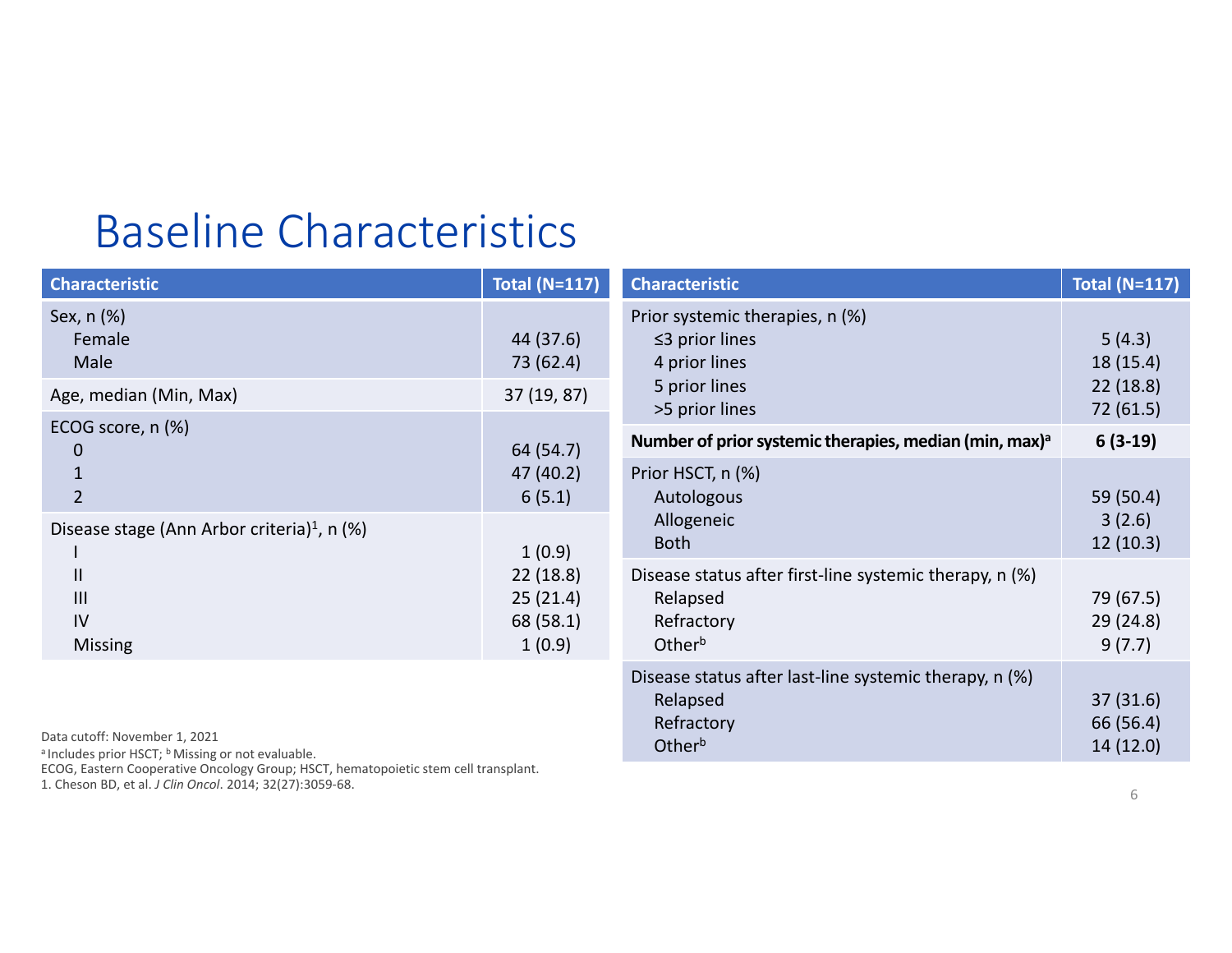# Efficacy – Overall Response Rate a



#### **Best Overall Response in Patients with or without prior SCT**

| <b>Best Overall</b><br>response, $n$ (%) <sup>b</sup> | <b>BV and CHPi</b><br><b>With Prior SCT</b><br>$(n=73)$ , n $(\%)$ | <b>BV and CHPi</b><br><b>Without Prior SCT</b><br>$(n=43)$ , n $(%)$ |
|-------------------------------------------------------|--------------------------------------------------------------------|----------------------------------------------------------------------|
| <b>CR</b>                                             | 30(41.1)                                                           | 8(18.6)                                                              |
| <b>PR</b>                                             | 24 (32.9)                                                          | 19 (44.2)                                                            |
| <b>SD</b>                                             | 13 (17.8)                                                          | 8(18.6)                                                              |
| NE <sub>c</sub>                                       | 3(4.1)                                                             | 3(7.0)                                                               |
| <b>PD</b>                                             | 3(4.1)                                                             | 5(11.6)                                                              |
| ORR<br>95% CI for ORR                                 | 54 (74.0)<br>62.4-83.5                                             | 27(62.8)<br>46.7-77.0                                                |

Data cutoff: November 1, 2021

<sup>a</sup> The efficacy analysis set includes all treated patients. <sup>b</sup> One patient did not receive BV due to protocol deviation. <sup>c</sup>In contrast to CR, PR, or PD, a BOR of SD can only be made after a patient is on-study for a minimum of 35 days after the first dose of study drug. Any tumor assessment indicating SD before this time period will be considered as non-evaluable for BOR if no assessment after this time period is available.

BOR, best overall response; BV, brentuximab vedotin; CHPi, checkpoint inhibitor; CR, complete response; NE, not evaluable; ORR, overall response rate; PD, progressive disease; PR, partial response; SD, stable disease; SCT, stem cell transplant.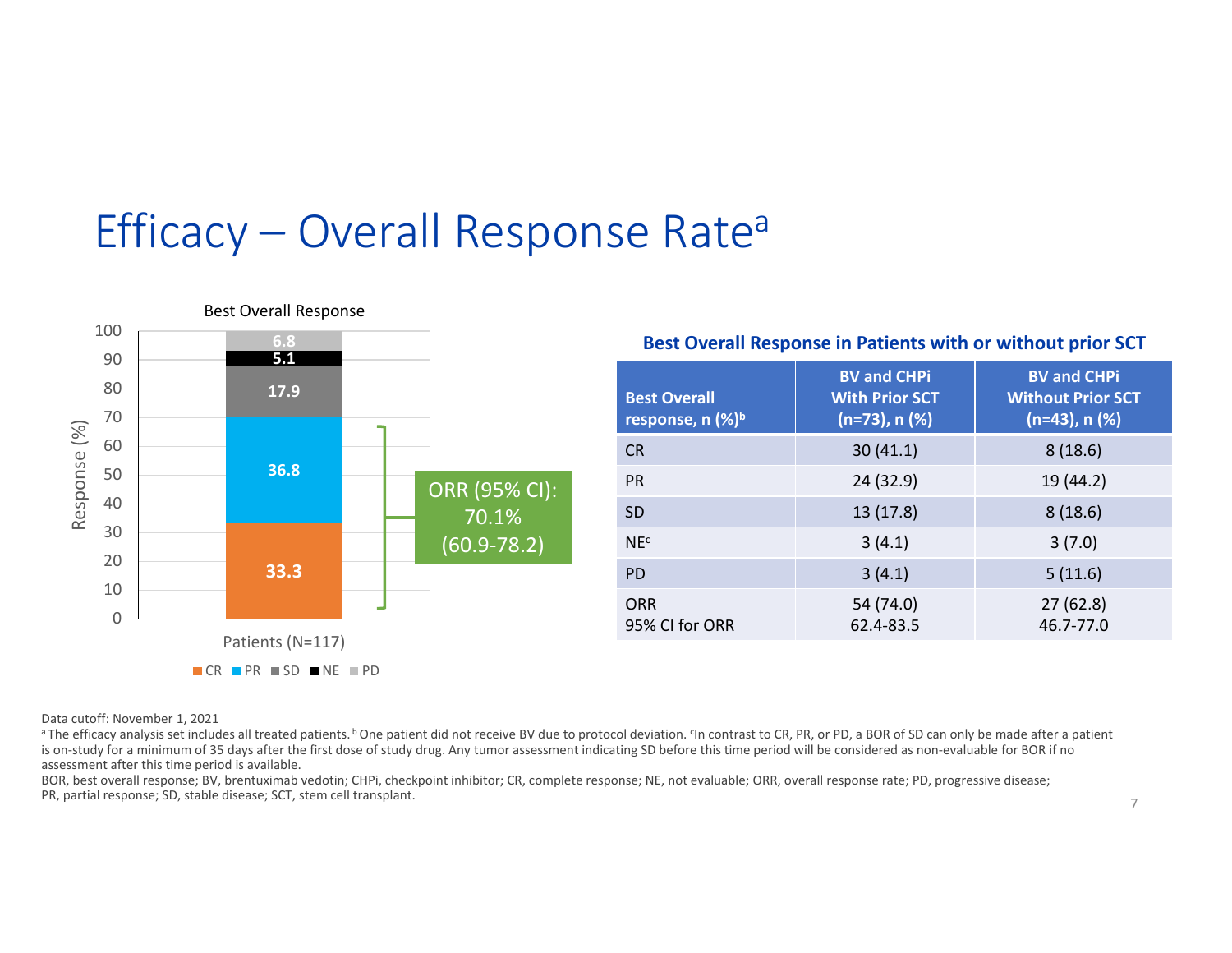### A Sizeable Proportion of Patients Experience Long‐lasting Treatment Effects



Data cutoff: November 1, 2021

Each bar represents one patient in the study. Response is determined by independent reviewer. Includes all-treated patient population, defined as those patients who received ≥1 dose of Cami. \*Only for censored patients who discontinued the study due to reasons other than progression, or who went on to a different anticancer treatment other than transplant, or who are ongoing but have no disease assessment yet. <sup>a</sup> Patients who received transplant were censored.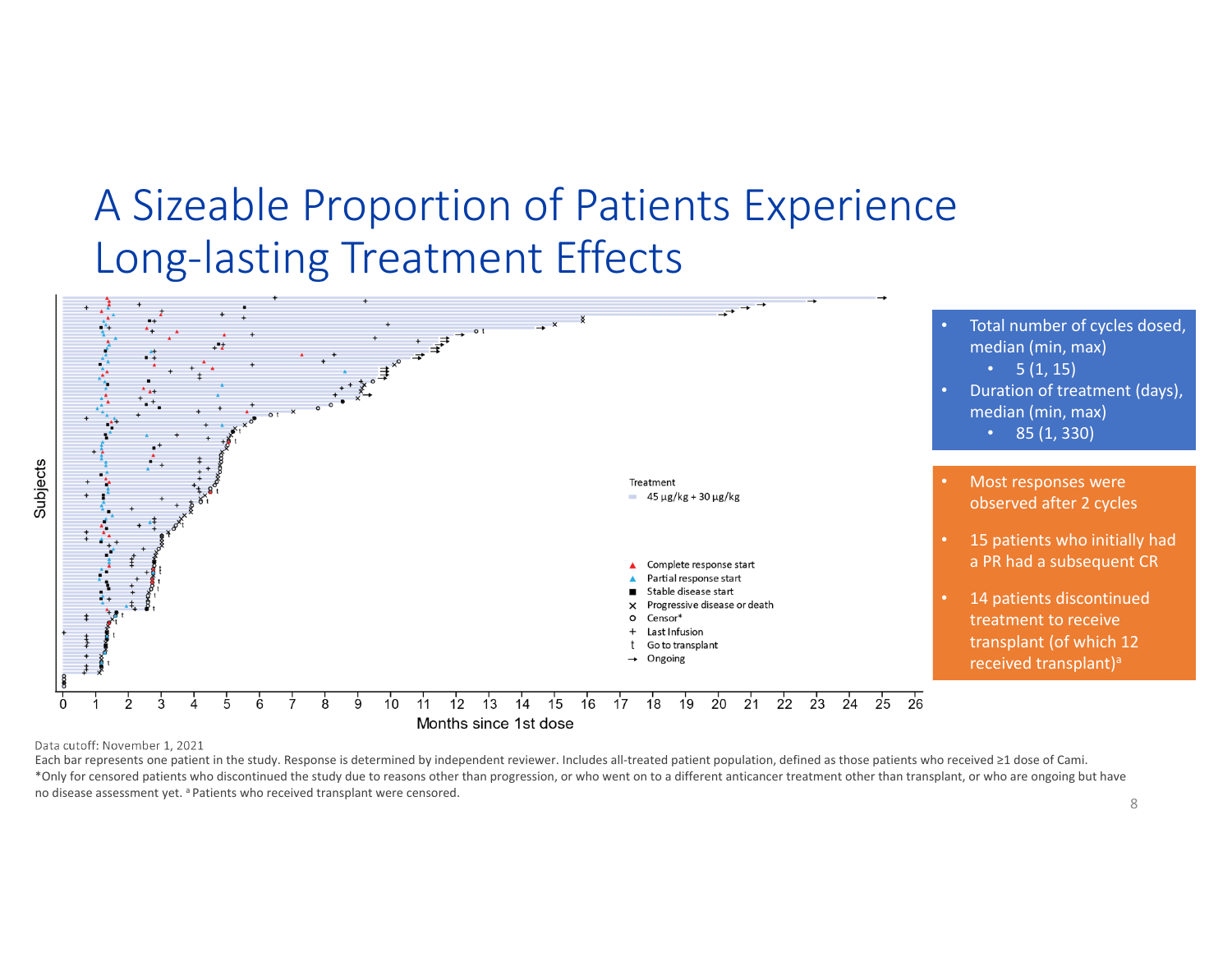# Transplant Outcomes

| Patients, n                                                                                                                              |                                             |
|------------------------------------------------------------------------------------------------------------------------------------------|---------------------------------------------|
| Patients who discontinued<br>treatment to move to HSCT                                                                                   | 14<br>(2 did not receive HSCT) <sup>a</sup> |
| Patients who discontinued<br>treatment for other reasons<br>while in PR/CR and moved to<br><b>HSCT</b> without intercurrent<br>therapies | Δ                                           |

- Overall, of the 16 patients who received transplant:
	- **12 received allogeneic transplant;** 3 patients progressed 2‐5 months after HSCT
	- 4 received autologous transplant; 1 patient progressed 2 months after HSCT
- 9 patients continue follow-up, 5 withdrew consent, 2 died (causes of death: PD; septic shock)

| <b>Relevant post-HSCT AEs</b><br>(reported post data cut-off date)                                                     | <b>Number of</b><br>events |
|------------------------------------------------------------------------------------------------------------------------|----------------------------|
| Allogeneic (NMA conditioning, n=7)                                                                                     |                            |
| <b>Grade 3 malnutrition</b>                                                                                            | $\mathbf{1}$               |
| • Grade 4 eye GVHD                                                                                                     | $\mathbf{1}$               |
| Allogeneic (MA conditioning, n=4)                                                                                      |                            |
| Grade 3 hemorrhagic cystitis, Grade 4 myocarditis<br>$\bullet$                                                         | $\mathbf{1}$               |
| Grade 3 diarrhea, febrile neutropenia, pericarditis<br>Grade 4 leukopenia, pericardial effusion, pericardial tamponade | 1                          |
| Grade 4 Klebsiella and Pseudomonas sepsis, Grade 5 septic<br>shock                                                     | $\mathbf{1}$               |
| Allogeneic (unknown conditioning, n=1) – no relevant AEs reported                                                      |                            |
| Autologous (n=4)                                                                                                       |                            |
| Grade 3 oral mucositis, atrial fibrillation, febrile neutropenia,<br>AKI                                               | $\mathbf{1}$               |

Data cut off: November 1, 2021

AE, adverse event; AKI, acute kidney injury; CR, complete response; GVHD, graft versus host disease; HSCT, hematopoietic stem cell transplant; MA, myeloablative; NMA, nonmyeloablative; PD, progressive disease; PR, partial response.

a Transplant status of 1 patient was unknown at data cutoff and 1 ultimately did not receive transplant.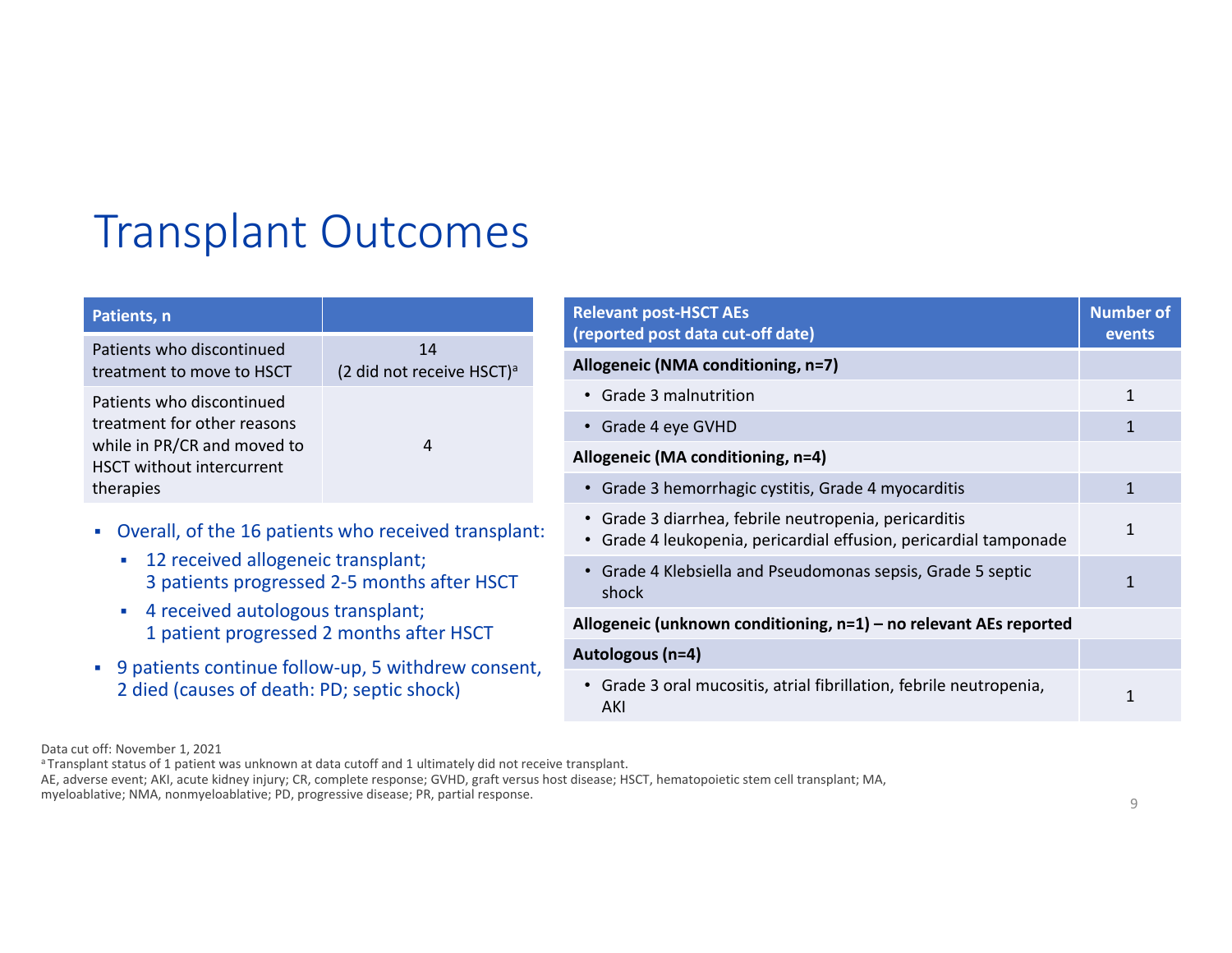### Duration of Response All‐treated Population



The median time to first CR or PR was 41 days (range 32‐148); the median time to first CR was 45 days (range 32‐222)

Data cut off: November 1, 2021 CI, confidence interval; CR, complete response; DOR, duration of response; PR, partial response.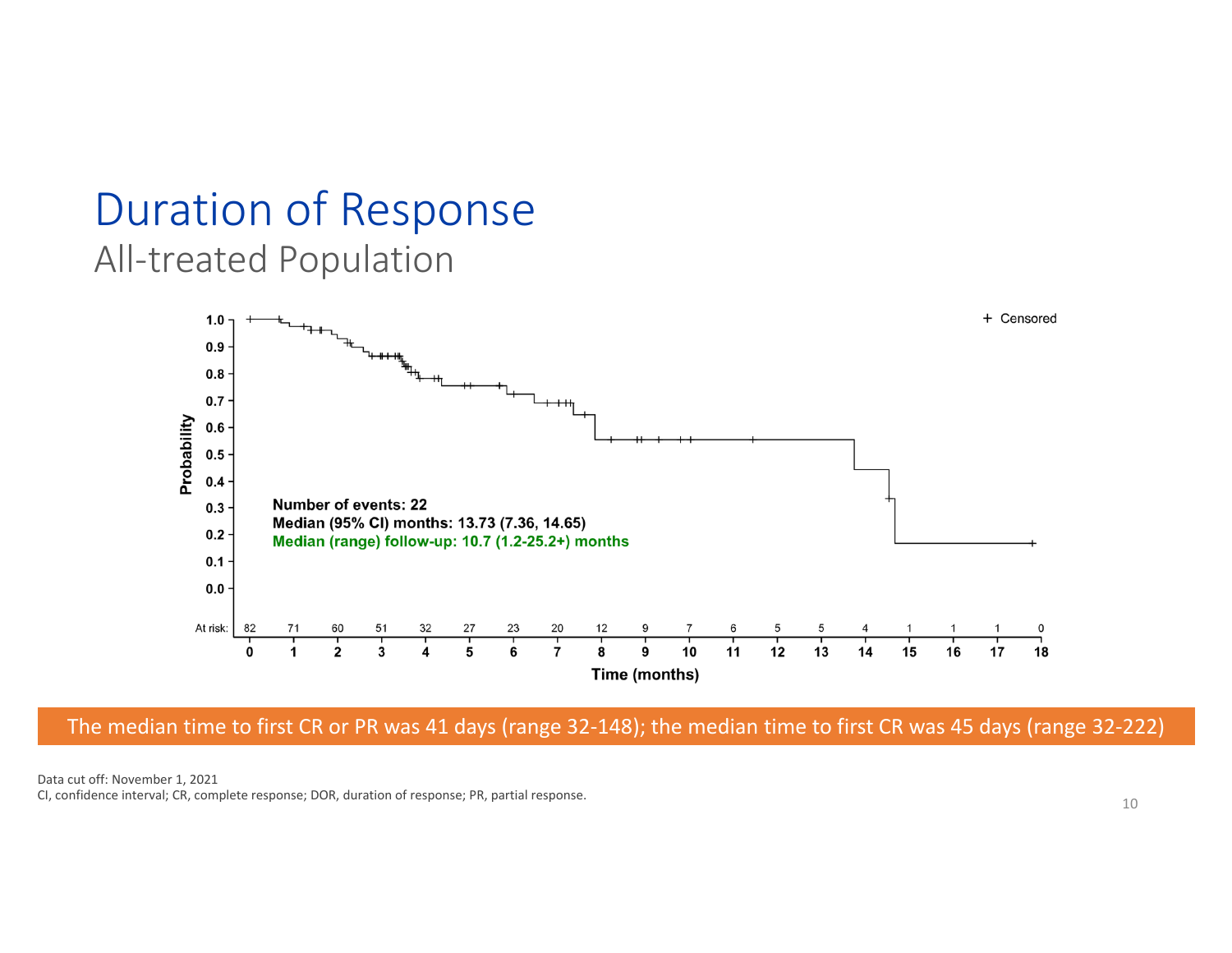### Duration of Response By BOR for Responders



The median time to first CR or PR was 41 days (range 32‐148); the median time to first CR was 45 days (range 32‐222)

Median (range) follow‐up: 10.7 (1.2‐25.2+) months

Data cut off: November 1, 2021 BOR, best overall response; CI, confidence interval; CR, complete response; DOR, duration of response; NR, not reached; PR, partial response.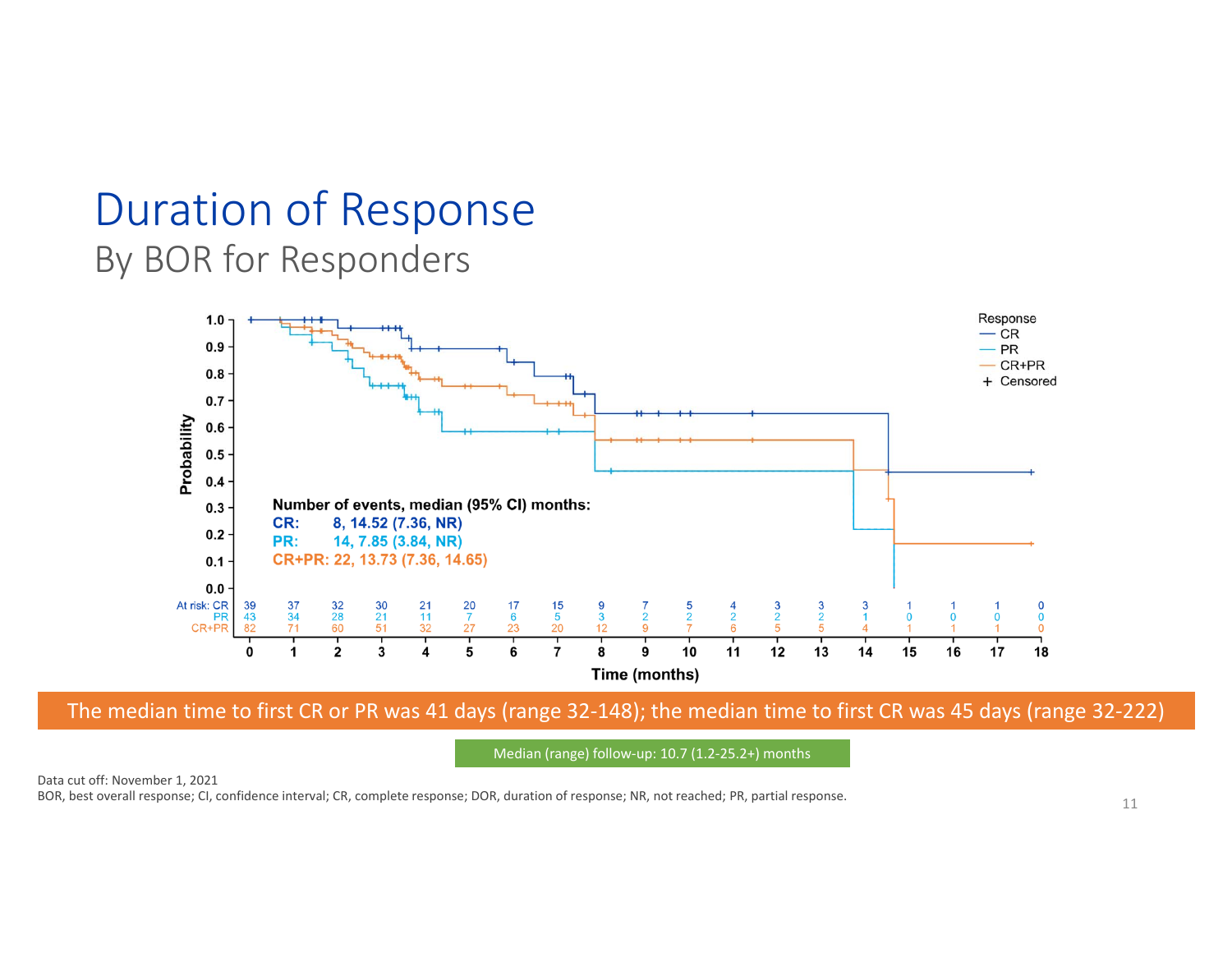### Progression‐free Survival by Independent Reviewer All‐treated Population



Data cut off: November 1, 2021 CI, confidence interval.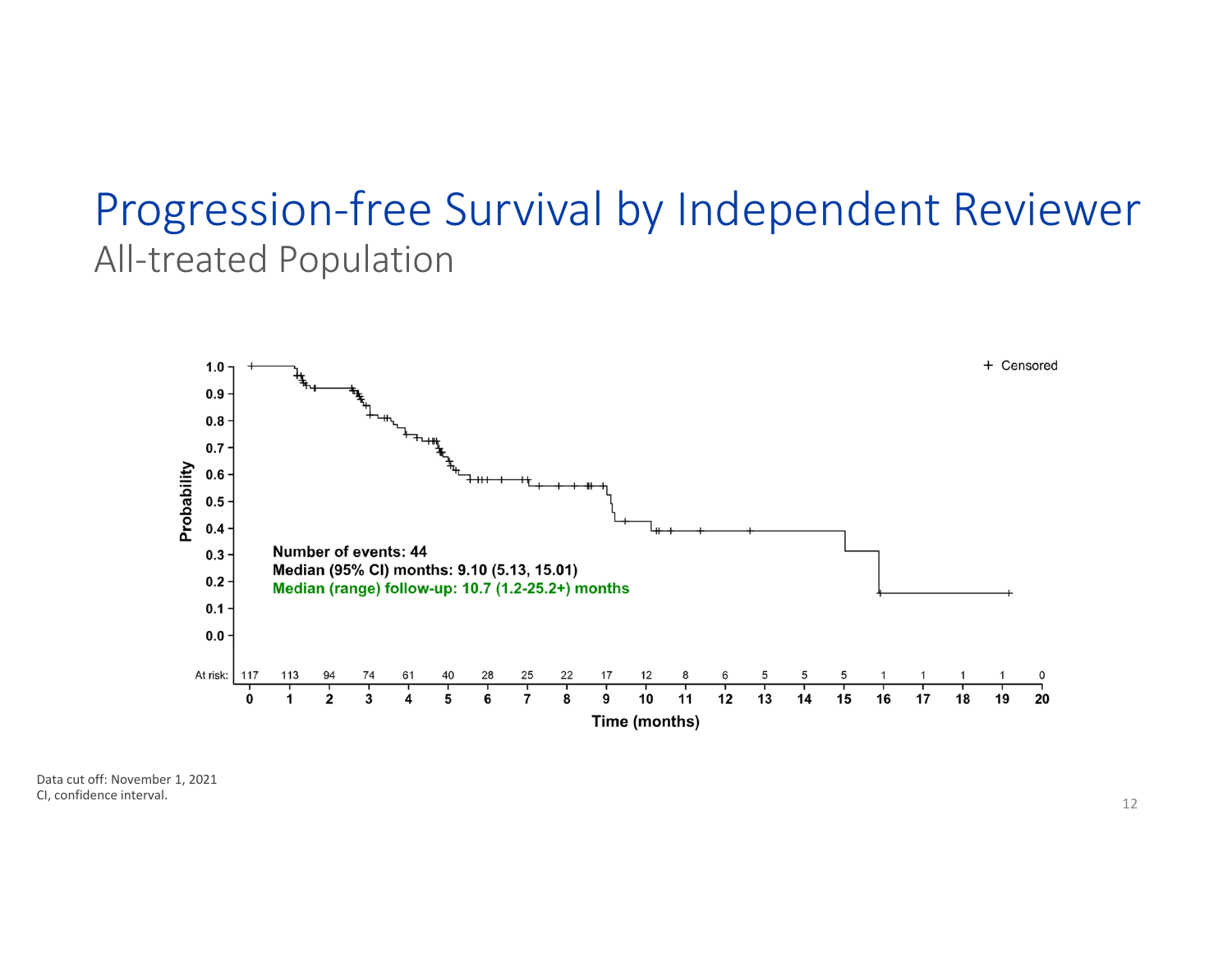## Progression‐free Survival by Independent Reviewer By BOR for Responders



Median (range) follow‐up: 10.7 (1.2‐25.2+) months

Data cut off: November 1, 2021 BOR, best overall response; CI, confidence interval; CR, complete response; NR, not reached; PR, partial response.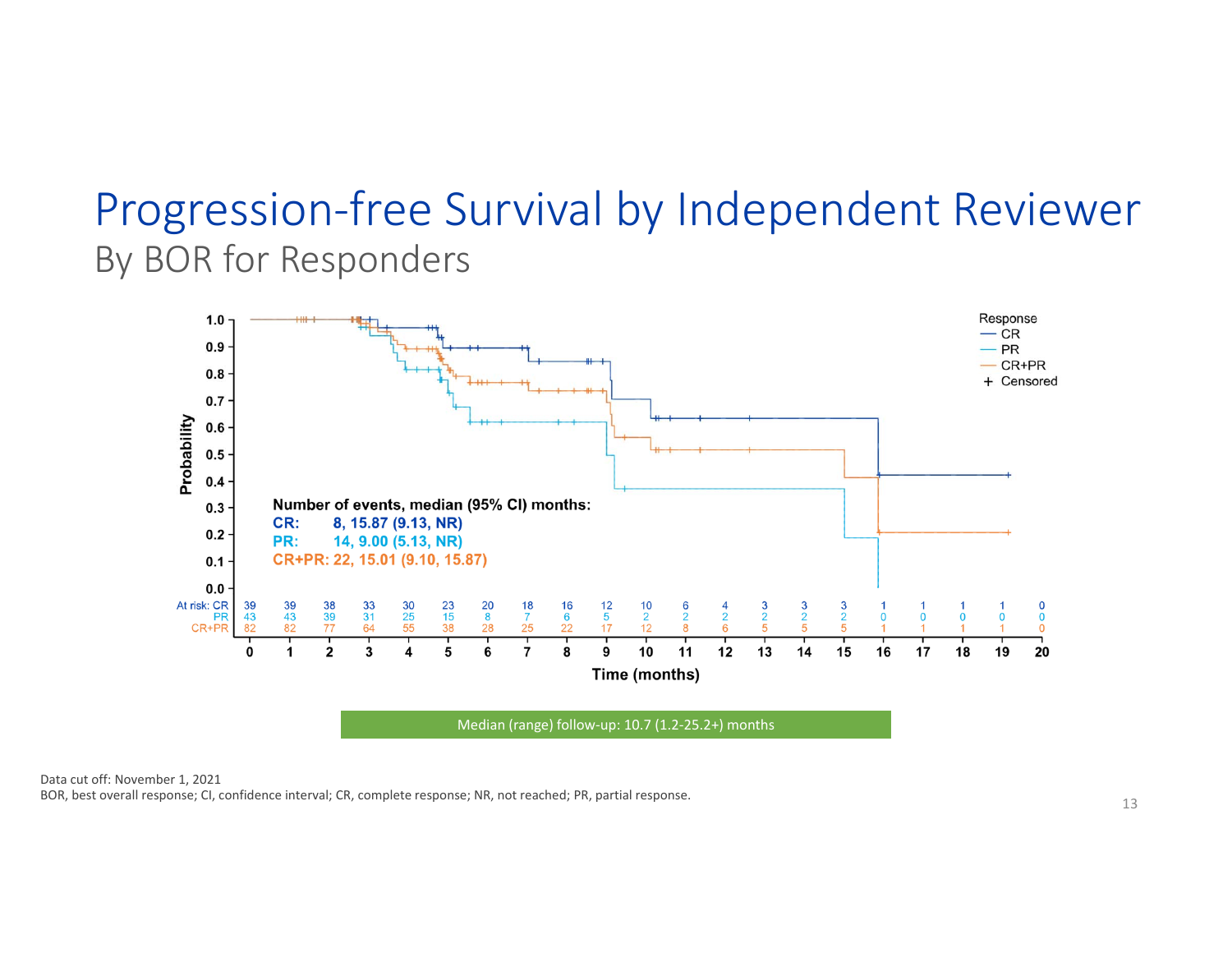# Safety –TEAEs

|                                               | <b>Total</b> | Grade $\geq$ 3 TEAEs in $\geq$ 5% of patients, n (%) |          |
|-----------------------------------------------|--------------|------------------------------------------------------|----------|
| All-grade TEAEs in ≥25% of patients, n (%)    | $(N=117)$    | Thrombocytopenia                                     | 11(9.4)  |
| Any TEAE                                      | 116(99.1)    | Anemia                                               | 10(8.5)  |
| Fatigue                                       | 45 (38.5)    | Hypophosphatemia                                     | 9(7.7)   |
| Maculopapular rash                            | 38(32.5)     |                                                      |          |
| Pyrexia                                       | 35(29.9)     | Neutropenia                                          | 9(7.7)   |
| Nausea                                        | 32(27.4)     | Maculopapular rash                                   | 8(6.8)   |
| Rash                                          | 31(26.5)     | Lymphopenia                                          | 6(5.1)   |
|                                               |              | Grade ≥3 PBD-related TEAEs                           |          |
| <b>All-grade PBD-related TEAEs</b>            |              | Skin/nail reactions                                  | 24(20.5) |
| Skin/nail reactions                           | 87 (74.4)    | Hepatobiliary test abnormalities <sup>a</sup>        | 8(6.8)   |
| Hepatobiliary test abnormalities <sup>a</sup> | 34(29.1)     | Edema/effusion                                       | 0(0)     |
| Edema/effusion                                | 20(17.1)     |                                                      |          |

TEAEs leading to dose delay/reduction or withdrawal occurred in 66 patients (56.4%) and 32 patients (27.4%), respectively

Serious TEAEs or fatal TEAEs occurred in 46 patients (39.3%) and 4 patients (3.4%), respectively

Data cut off: November 1, 2021

a Includes preferred terms grouped under "liver function test": GGT increased, ALT increased, AST increased, blood alkaline phosphatase increased, hypoalbuminaemia, blood bilirubin increased, ascites, and transaminases increased.

ALT, alanine aminotransferase; AST, aspartate aminotransferase; GGT, gamma-glutamyltransferase; PBD, pyrrolobenzodiazepine; TEAE, treatment-emergent adverse event.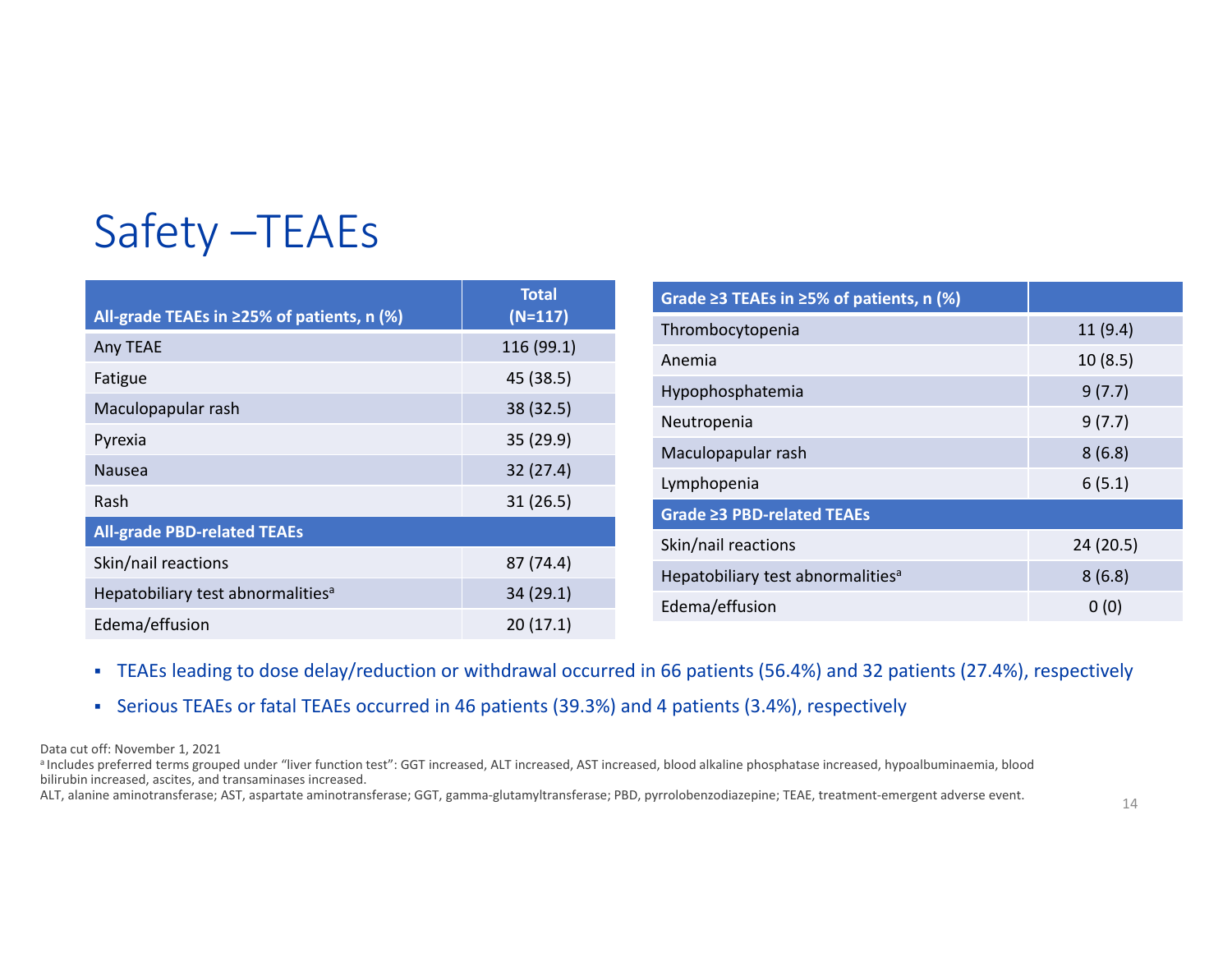# Safety – Immune‐related Adverse Events

- Immune-related TEAEs (ir-TEAEs) occurred in 38 patients (32.5%)
- Grade ≥3 ir‐AEs (TEAEs and non‐TEAEs) occurred in 10 patients:
	- Median age (range): 45.5 years (22-75)
	- 8/10 patients had prior autologous transplant
	- Median number of Cami cycles (range): 3.5 (2‐12)
	- 50% grade ≥3 ir‐AEs presented after 2‐3 cycles and 50% had onset after 30 days post‐last dose
	- Median days since last checkpoint inhibitor (range): 183 (76‐2097)

Data cut off: November 1, 2021

<sup>a</sup> Ongoing, decreased to grade 1; <sup>b</sup> Patient died of progressive disease. PBD, pyrrolobenzodiazepine; TEAE, treatment‐emergent adverse event.

#### **Summary of Grade ≥3 ir‐AEs**

| <b>Patient</b> | Grade $\geq$ 3 ir-AEs<br>by Preferred Term | <b>Max</b><br>grade | <b>Duration</b><br>(days) | <b>Outcome at last</b><br>assessment |
|----------------|--------------------------------------------|---------------------|---------------------------|--------------------------------------|
| $\mathbf{1}$   | Autoimmune hemolytic<br>anemia             | 3                   | 5                         | Recovered                            |
| $\overline{2}$ | Autoimmune hepatitis                       | $\overline{4}$      | 52                        | Recovered                            |
| 3              | Bone marrow failure                        | 5                   | 9                         | Fatal                                |
| $\overline{4}$ | Diabetic ketoacidosis                      | $\overline{4}$      | 3                         | Recovered                            |
| 5              | Diabetic ketoacidosis/Type<br>1 diabetes   | $\overline{4}$      | 29                        | Not recovered <sup>a</sup>           |
| 6              | Drug-induced liver injury                  | 3                   | 104                       | Recovered                            |
| 7              | Drug-induced liver injury                  | 3                   | 17                        | Recovered                            |
| 8              | Lichenoid keratosis                        | $\overline{4}$      | 175                       | Not recovered <sup>b</sup>           |
| 9              | Tubulointerstitial nephritis               | 3                   | 6                         | Recovered                            |
| 10             | Tubulointerstitial nephritis               | 3                   | 130                       | Recovered                            |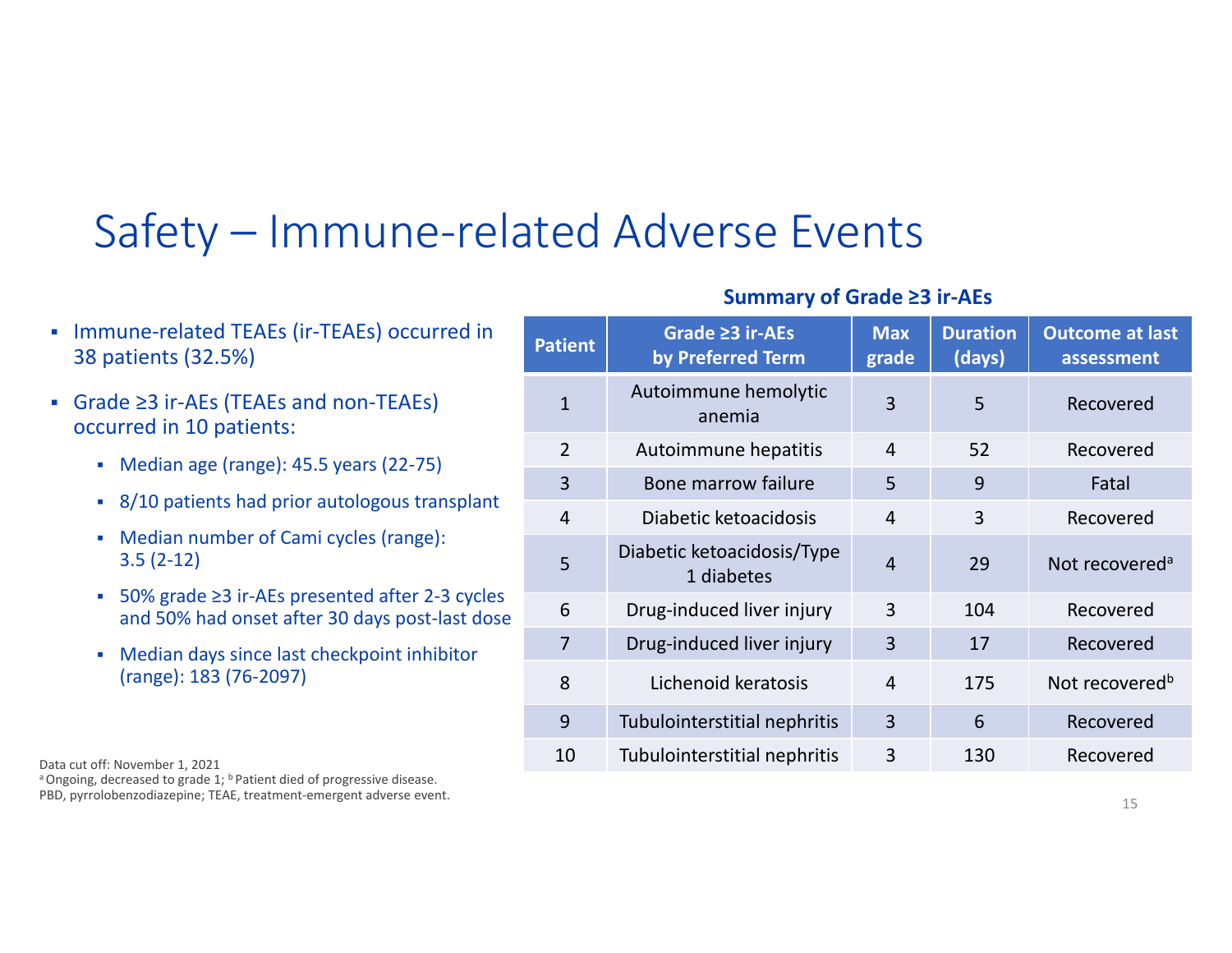## Safety – Patients with Guillain–Barré Syndrome (GBS)/polyradiculopathy

- Baseline characteristics:
	- Median age (range): 35 years (23‐68)
	- 3/8 patients had prior SCT
	- Median days since last checkpoint inhibitor (range): 187 (50‐377)
- Median number of Cami cycles (range): 3.5 (2‐7)
	- 4/8 cases presented after 2 cycles; 3/8 had onset after 30 days post last‐dose

#### **Summary of Patients with GBS/polyradiculopathy**

| <b>Patient</b> | AE by preferred<br>term                                                 | <b>Max</b><br>grade | <b>Duration</b><br>(days) | <b>IVIG/PLEX/</b><br><b>Steroids</b> | <b>Outcome at last</b><br>assessment     |
|----------------|-------------------------------------------------------------------------|---------------------|---------------------------|--------------------------------------|------------------------------------------|
| $\mathbf{1}$   | <b>GBS</b>                                                              | 4                   | 523                       | Y/Y/Y                                | Ongoing at grade 1                       |
| $\overline{2}$ | <b>GBS</b>                                                              | 4                   | 43                        | Y/Y/N                                | Recovered                                |
| $\overline{3}$ | <b>GBS</b>                                                              | 3                   | 50                        | Y/Y/Y                                | Not recovered; patient<br>died of sepsis |
| $\overline{4}$ | <b>GBS</b>                                                              | 3                   | 287                       | Y/N/Y                                | Ongoing at grade 1                       |
| 5              | <b>GBS</b>                                                              | 3                   | 111                       | Y/Y/Y                                | Ongoing at grade 1ª                      |
| 6              | <b>GBS</b>                                                              | $\overline{2}$      | 119                       | Y/N/N                                | Recovered                                |
| $\overline{7}$ | Polyneuropathy <sup>b</sup> ,<br>Meningitis, Facial<br>paralysis, SIADH | $\overline{4}$      | 72                        | Y/N/Y                                | Recovered                                |
| 8              | Radiculopathy                                                           | $\overline{2}$      | 165                       | Y/Y/Y                                | Recovered                                |
|                |                                                                         |                     |                           |                                      |                                          |

Data cut off: November 1, 2021

<sup>a</sup> Also received rituximab with clinical improvement. <sup>b</sup> Verbatim: polyradiculoneuritis.

IVIG, intravenous immunoglobulin; PLEX, plasma exchange; SCT, stem cell transplant; SIADH, syndrome of inappropriate secretion of antidiuretic hormone.